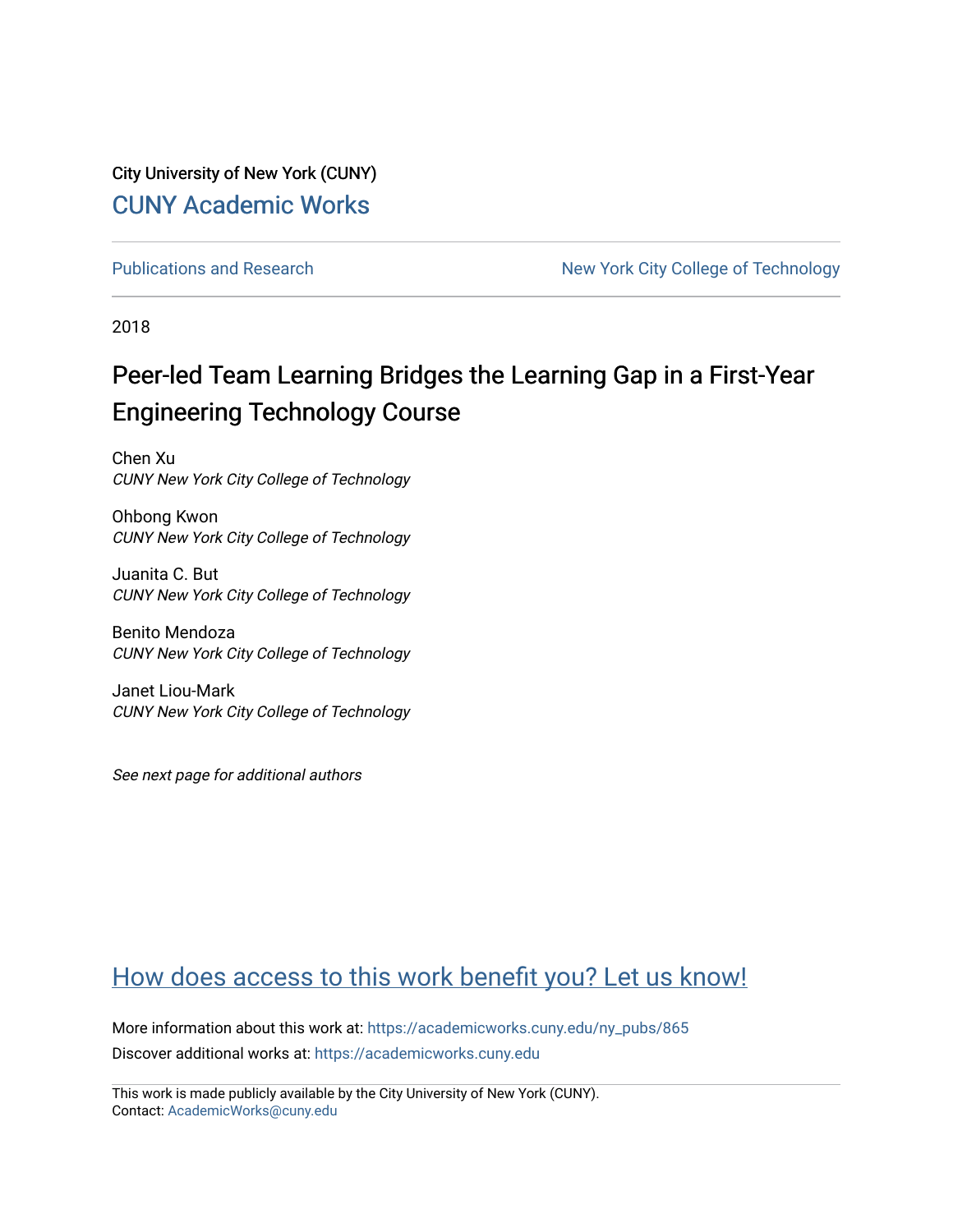## Authors

Chen Xu, Ohbong Kwon, Juanita C. But, Benito Mendoza, Janet Liou-Mark, and Robert Ostrom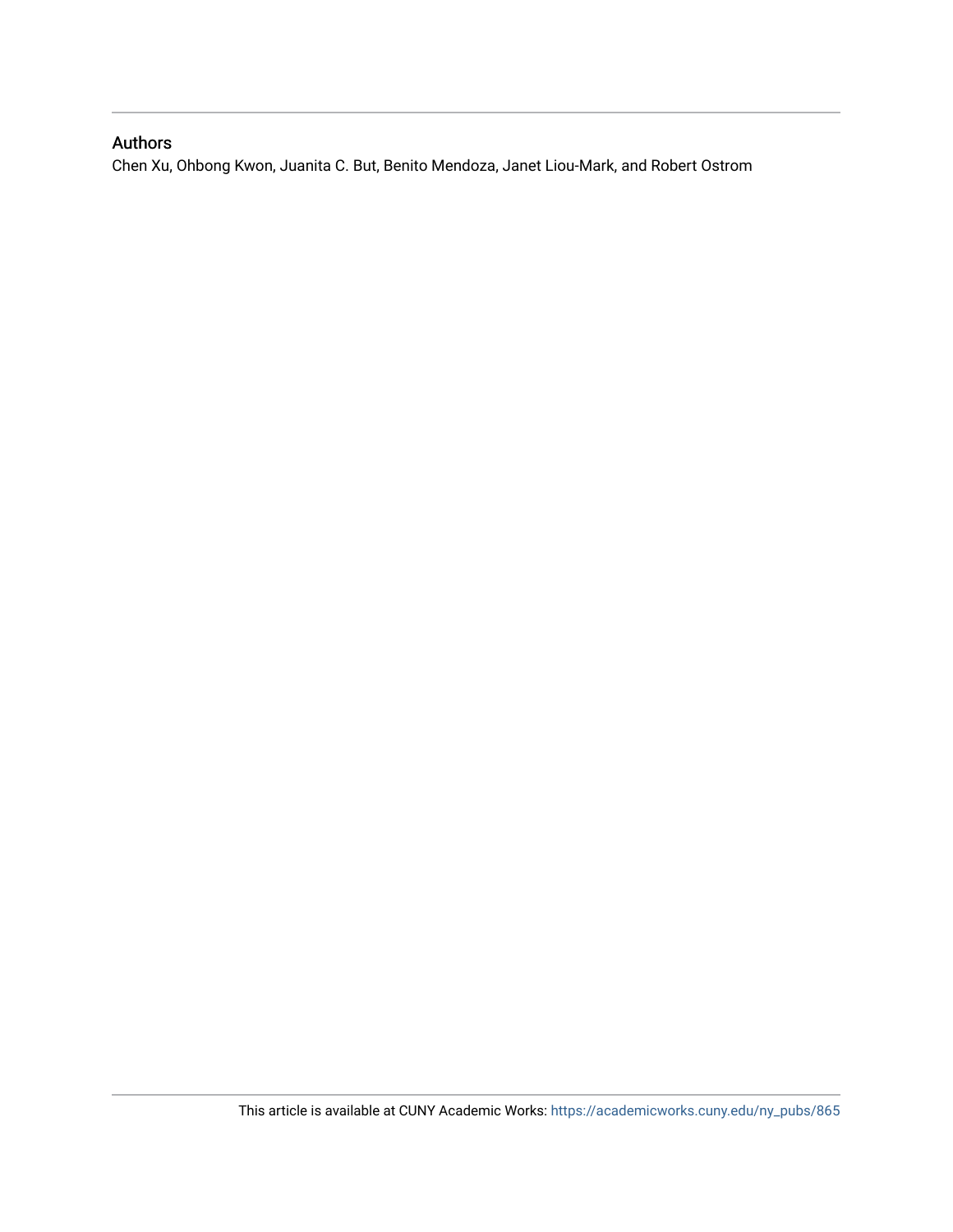### 2018 ASEE Mid-Atlantic Section Spring Conference: Washington, District of Columbia Apr 6 Peer-led Team Learning Bridges the Learning Gap in a First-Year Engineering Technology Course

### Dr. Chen Xu, New York City College of Technology

Dr. Chen Xu is an Assistant Professor at Computer Engineering Technology department in New York City College of Technology. Her research interests are Engineering Education and Biomedical Optics.

### Dr. Ohbong Kwon, New York City College of Technology

Ohbong Kwon is an Assistant Professor in the department of Computer Engineering Technology Department at New York City College of Technology of City University of New York. He received his B.S. and M.S. in the department of Electrical Engineering from Hanyang University in Korea and his M.S. and Ph.D. in the department of Electrical and Computer Engineering at the University of Florida. His area of research includes digital signal processing, digital design and control systems.

### Dr. Juanita But, New York City College of Technology

Juanita But is Associate Professor of English at New York City College of technology, where she is the developmental reading coordinator. She is the Principal Investigator of READ (Reading Effectively Across the Disciplines), a program that was established in 2013 to improve student learning and disciplinary literacy across the curriculum. Her research and publications focus on reading pedagogy and multicultural literature.

#### Dr. Benito Mendoza, City University of New York

Benito Mendoza is an Assistant Professor of Computer Engineering at the New York City College of Technology (CITY TECH). Before he joined CITY TECH, he worked as a Postdoctoral Research Engineer at ExxonMobil Research and Engineering Company. His areas of interest include Multi-Agent Systems, Bio-Inspired Systems, Context and Situation Awareness, Cyber-Physical Systems, and Artificial Intelligence in Education and Intelligent Tutoring Systems. He holds a PhD. in Computer Science and Engineering from the University of South Carolina and an MSc in Artificial Intelligence and a BSc in Computer Science from the University of Veracruz, Mexico.

### Dr. Janet Liou-Mark, New York City College of Technology, CUNY

Dr. Janet Liou-Mark is a Professor of Mathematics and the Director of the Honors Scholars Program at New York City College of Technology. She is also a Co-Principle Investigator on three National Science Foundation (NSF) grants: Math Science Partnership (MSP) grant, Research Experience for Undergraduate (REU) grant, and Improving Undergraduate STEM Education (IUSE): Pathways into Geoscience grant and a Co- Principle Investigator on a Department of Education Minority Science and Engineering Improvement Program (MSEIP) grant. Dr. Liou-Mark has organized several STEM-related conferences and national conference sessions on diversifying the STEM workforce. She continues to speak at conferences and conduct workshops on best practices for underrepresented minorities in STEM. Dr. Liou-Mark is selected as the 2017-2018 Scholar on Campus. She was awarded the 2017 Best of New York Award for her contributions to City Tech. Her research interest in the implementation of the Peer-Led Team Learning (PLTL) instructional model in mathematics has won her the 2011 CUNY Chancellor's Award for Excellence in Undergraduate Mathematics Instruction and the Mathematical Association of America Metro New York Section 2014 Award for Distinguished Teaching of Mathematics. She is the director of the Peer-Led Team Learning Leadership Program at City Tech, and she has trained over 175 underrepresented minority students majoring in a STEM discipline to be effective Peer Leaders. Moreover, Dr. Liou-Mark has personally mentored over 200 STEM students where a third are continuing or obtaining advanced STEM degrees. She organizes and speaks at women conferences in Malawi, Africa, and she is also building libraries for the schools and communities in the Malawian villages.

#### Prof. Robert Ostrom

Robert Ostrom is an assistant professor in the Department of English at New York City College of Technology, CUNY and adjunct professor at Columbia University's School of the Arts.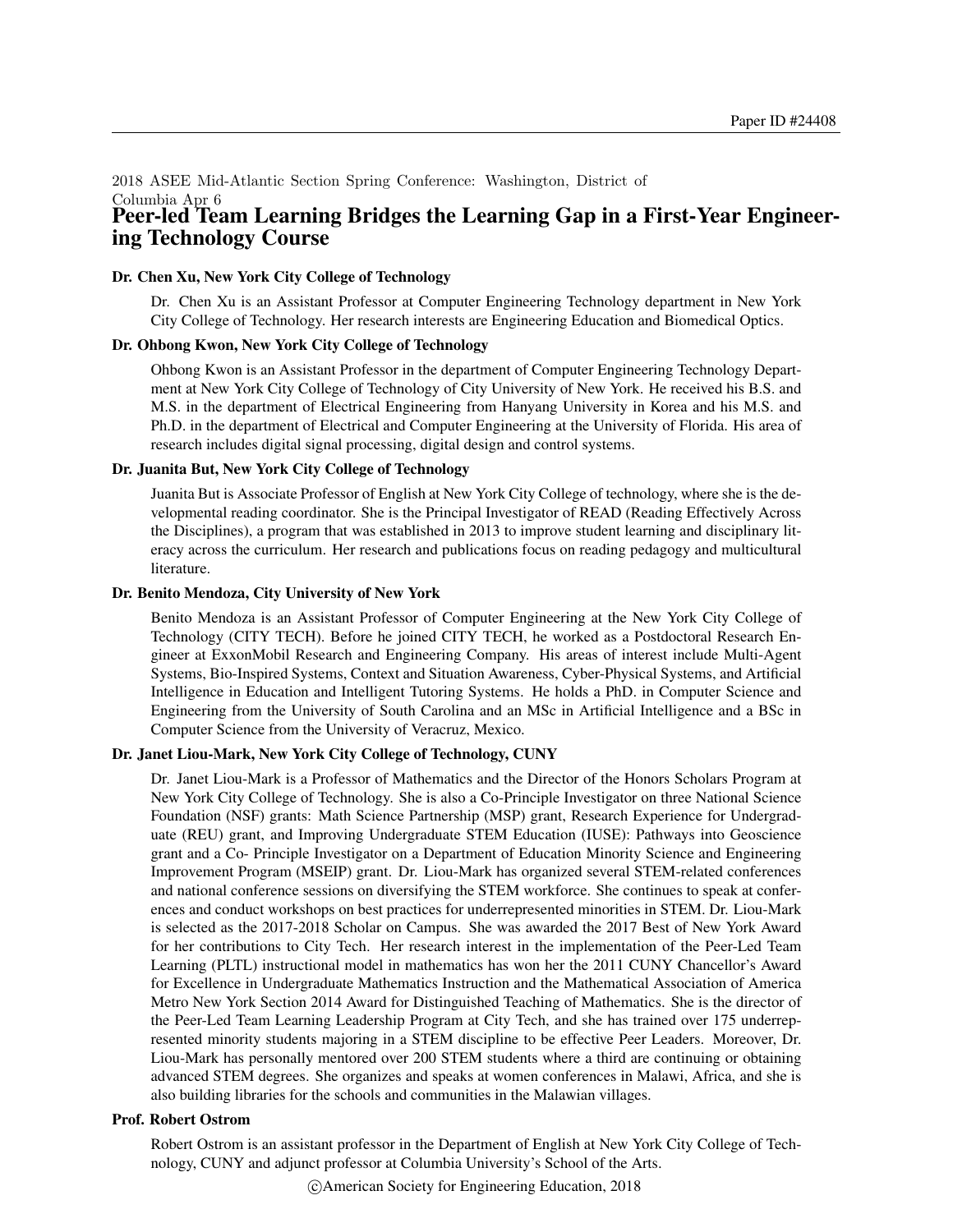## **Peer-led Team Learning Bridges the Learning Gap in a First-Year Engineering Technology Course**

## **Chen Xu<sup>1</sup> , Ohbong Kwon<sup>1</sup> , Robert Ostrom<sup>2</sup> , Juanita But<sup>2</sup> , Benito Mendoza<sup>1</sup> , Janet Liou-Mark<sup>3</sup>**

*1 Department of Computer Engineering Technology, New York City College of Technology, CUNY, Brooklyn, New York*

*2 Department of English, New York City College of Technology, CUNY, Brooklyn, New York 3 Department of Mathematics, New York City College of Technology, CUNY, Brooklyn, New York*

## **Abstract**

Electrical Circuits (EMT 1150) is a first-year engineering gateway course for Electromechanical Engineering Technology (EMT) associate degree students. It is a five-credit course with a combined lecture and laboratory components. EMT 1150 has always been identified as one of the most challenging courses in the major with high failing rate. From the instructors' perspective, the reason for the high failure rates is due to first-year students having to learn the language of engineering in a very short time; simultaneously, they need to develop good critical thinking and problem-solving skills. In this paper, the preliminary results of a new pedagogical approach that incorporates Peer-Led Team Learning (PLTL) and discipline-specific literacy strategies to improve student learning will be presented. The proposed approach consists in a restructure of the course material and the introduction of recitation workshop integrated with the PLTL strategies. The new course design was piloted in a semester and the results were compared with a controlled section using a uniform final exam at the end of the semester. On average, the piloted PLTL section performed approximately 15% higher than the non-PLTL sections.

## **Keywords**

Engineering Education, Peer-led Team Learning, Electrical Circuits, First-year Student

## **1. Introduction**

New York City College of Technology (City Tech) of The City University of New York (CUNY), is the largest four-year public college of technology in the Northeast and a national model for technological education. City Tech has an enrollment of more than 17,000 students in 26 baccalaureate and 27 associate degree programs. The college has an open admission policy and serves a culturally and academically diverse student population. 33% of students are Hispanic, 30% of students are Black (non-Hispanic), 20% of students are Asian, and 11% of students are white (non-Hispanic)<sup>1</sup>. In the past five years, the average annual enrollment of first-time freshmen was around 3,300. Each year, many of our entering freshmen need to take developmental English and/or Math courses. Even after exiting developmental courses, some students still lack the college readiness and academic skills to succeed in courses in their majors.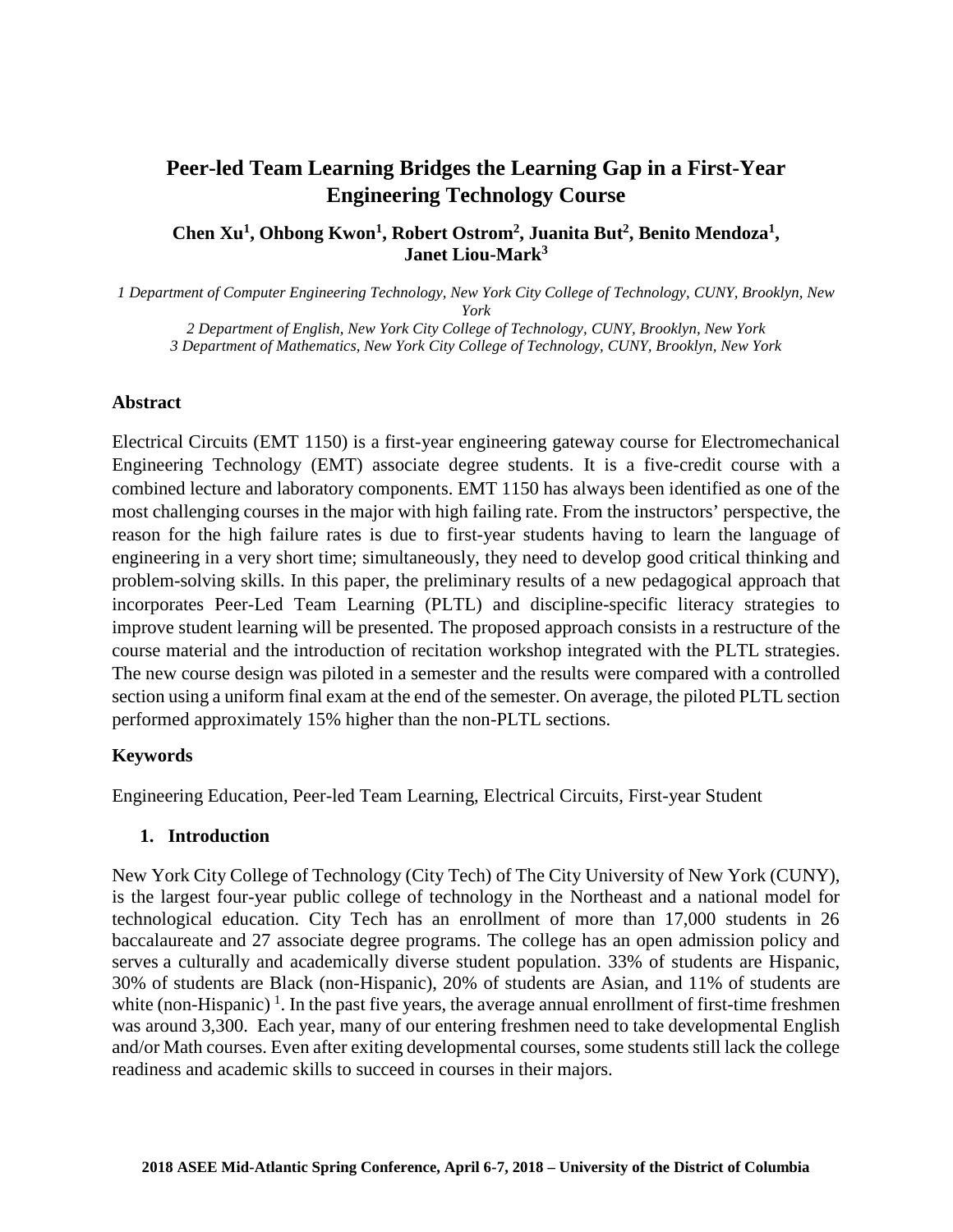Electrical Circuits (EMT 1150) is a five-credit foundational engineering course for freshman students majoring in the AAS degree program in Electromechanical Engineering Technology (EMT) offered by the Computer Engineering Technology (CET) department at New York City College of Technology. This course includes both lecture and laboratory components. The lecture portion of the course introduces the physical basis and mathematical models of electrical components and circuits. Topics include Ohm's Law, Watt's Law, resistance, series, parallel, and series-parallel circuits, network theorems, Thevenin equivalent circuits, capacitive and inductive circuits, and sinusoidal ac inputs. The lab portion of the course is performed on a breadboard using the digital multi-meter, oscilloscope and function generator. According to the data from City Tech's Assessment and Institutional Research, the average enrollment for EMT1150 in the past ten consecutive semesters was around 144 students per semester. However, the percentage of students passing the course with a D or better was 73%, and the percentage of students passing the course with a C or better was only about 64%. <sup>2</sup> These results show that approximately a third of the students either failed or withdrew from the course. Because EMT1150 is the prerequisite course for most courses in the Associate degree program in EMT, students who do not pass this course either retake the course, transfer to other departments, or withdraw from the college.

We have examined the causes for the high failure rates in this course. From the instructor's view point, this course is the first course that introduces the formal engineering language to freshman students. The engineering language emphasizes the use of the scientific method and logic reasoning to express the problem. Just like learning any language, students usually experience a steep learning curve at the beginning of the course. This is particularly evident in EMT1150, since the course involves an array of technical concepts and difficult vocabulary. Moreover, EMT1150 also requires good critical thinking and problem solving skills that first-year students may lack. In this paper, we present the preliminary results of a new pedagogical approach applied to EMT1150 that incorporates Peer-Led Team Learning (PLTL) and discipline-specific literacy strategies.

## **2. Implementation of Peer-Led Team Learning strategy**

Peer-led team learning (PLTL) is a model of teaching undergraduate science, math, and engineering courses that introduces peer-led workshops as an integral part of a course, where the peer-leaders meet with small groups of six to ten students each week, for one to two hours, to discuss, debate, and engage in problem solving related to the course material.<sup>3</sup> It was originated by Professor Victor Strozak at the City College of New York in the early 1990s as part of an effort to address the low success rate of students in General Chemistry. In 2003, Professor Janet Liou- Mark at New York City College of Technology introduced PLTL model to Mathematics courses. Her results showed that the pass rates (ABC grades) for workshop participants in Precalculus courses were 30% higher than the non-participants with the same instructor and the withdrawal rates were 7.5% lower among workshop participants than for non-participants. Furthermore, the participants reported that the engagement with peer leaders and with other workshop participants created an inviting and encouraging environment to work on mathematics problem sets.<sup>4</sup> She further pointed out that six components, such as 1). workshops are integral to the course, 2). peer leaders are trained and supervised, 3). a faculty is involved with the workshops, 4). materials are appropriately challenging, 5). suitable time and space are designated for workshop sessions, and 6). there is institutional support, are critical to successfully cultivate the execution of PLTL in different courses. <sup>5</sup>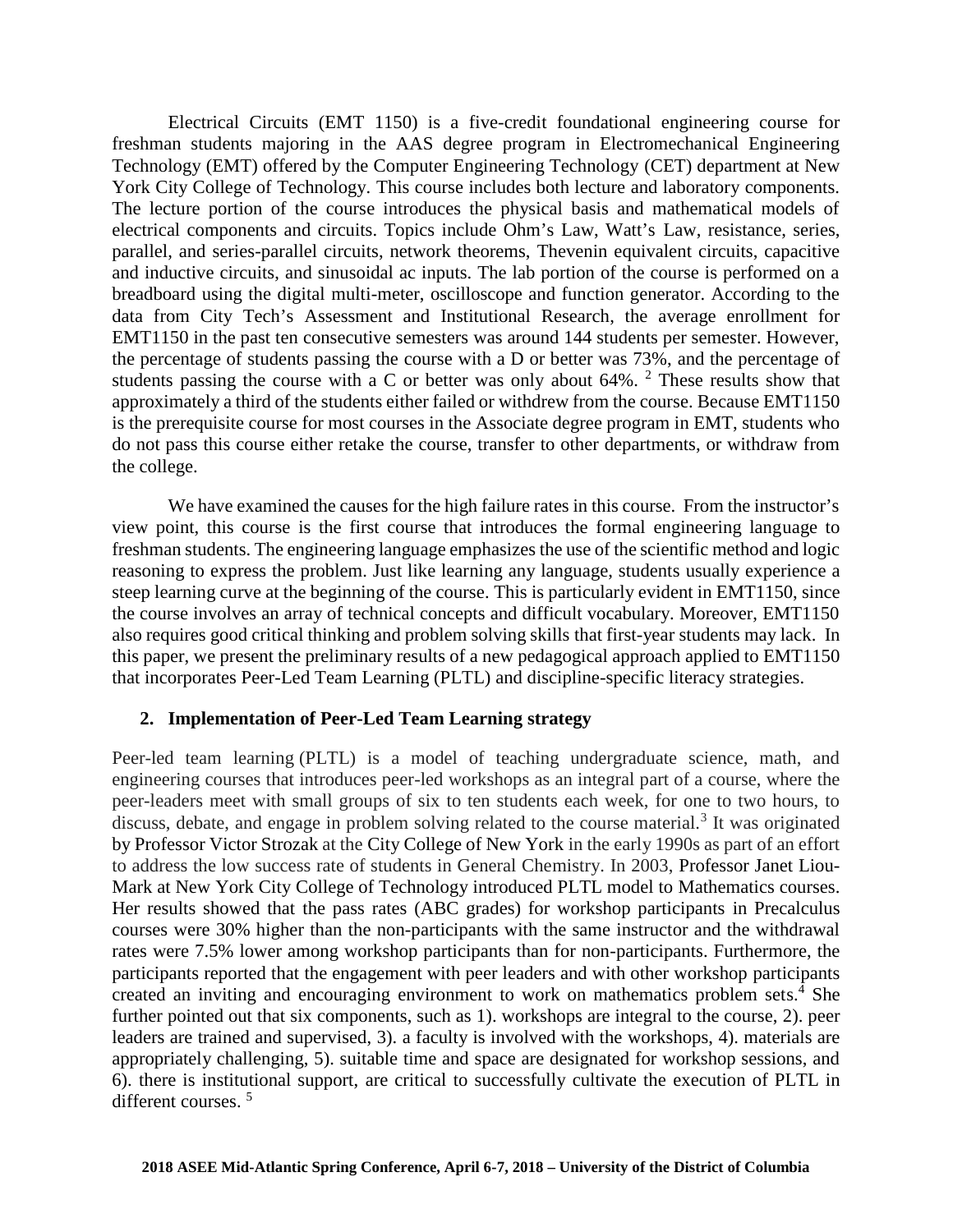To implement PLTL model to EMT1150, our team started the preparation in Fall 2016. Seven peer-leaders who were motivated students and completed this course with B+ and above grades, were recruited and recommended to take a weekly seminar course (Peer Leader Training in Mathematics, MEDU 2901). ). This seminar helped them learn to facilitate collaborative team work, develop ethical principles, build vital skills to communicate effectively, and learn strategies to manage and effect attitudinal change. Meanwhile, we recognized that the current structure of EMT1150 was not meeting the needs of our students. In the current format, the instructor either uses the whiteboard or power point presentation to introduce new theories and present the examples during the lecture. Students can have some time to practice certain examples by themselves, but most of time, they are in the passive leaning mode. Physiology and cognitive research show that category learning and interleaving is more effective than passive learning only.<sup>6</sup> Especially for this class, students need to reinforce some important concepts repeatedly, such as Ohm's law, series and parallel structure. They need to have adequate practice to learn how to use those rules under different circumstances. To address these needs, we condensed the lecture materials to two hours weekly, and allow the other two lecture hours to be used as PLTL recitation workshop, which is integrated to the course and mandatory to each student. The PLTL workshop can provide students with additional time to practice the theory, and allow them to learn from their mistakes in a supportive environment. Cognitive research show that trying and failing can improve later recall of material.<sup>7</sup> We also designed scaffolding recitation modules corresponding to each chapter. Each module started from reviewing simple concepts, then applying those concepts to simple problems and more challenging questions. Some common mistakes which students tend to make were broken down to detailed steps to facilitate understanding.

Another problem was the lack of synchronization between the lecture and lab section. Currently, students need to register for EMT1150 lecture and lab separately in online registration system (CUNYfirst) and very often the lab and lecture sections they enroll in are taught by different instructors. The structure of current lab material often requires students to do certain experiments even before they learn those materials in the lecture. With the administrative support from the CET department, we piloted a learning community that linked the lecture and the lab together to be taught by the same instructor. As a result, some supplemental lab materials were developed to target specific problems observed in the lectures and homework.

In our studies, we found that reading and literacy skills are important to help students learn the engineering language.<sup>8</sup> However, many first-year EMT students do not demonstrate sufficient literacy skills and motivation to navigate the engineering texts and to learn effectively through reading. To tackle this problem, instructors worked with English/Reading faculty in the Reading Effectively Across the Disciplines (READ) program to design and implement discipline-specific literacy strategies. These strategies were integrated into the weekly reading practice with peerleaders to facilitate reading-to-learn, which is essential to improving students' critical thinking skills and disciplinary literacy.

## **3. Results and conclusion**

In Fall 2017, we launched one pilot section  $(n = 15)$  implemented with restructured EMT1150 materials. Meanwhile, another EMT1150 section that was taught by the same instructor was used as a controlled section ( $n = 15$ ). Throughout the semester, the pilot section implemented PLTL recitation workshops and reading practices; the labs and lectures of pilot section were synchronized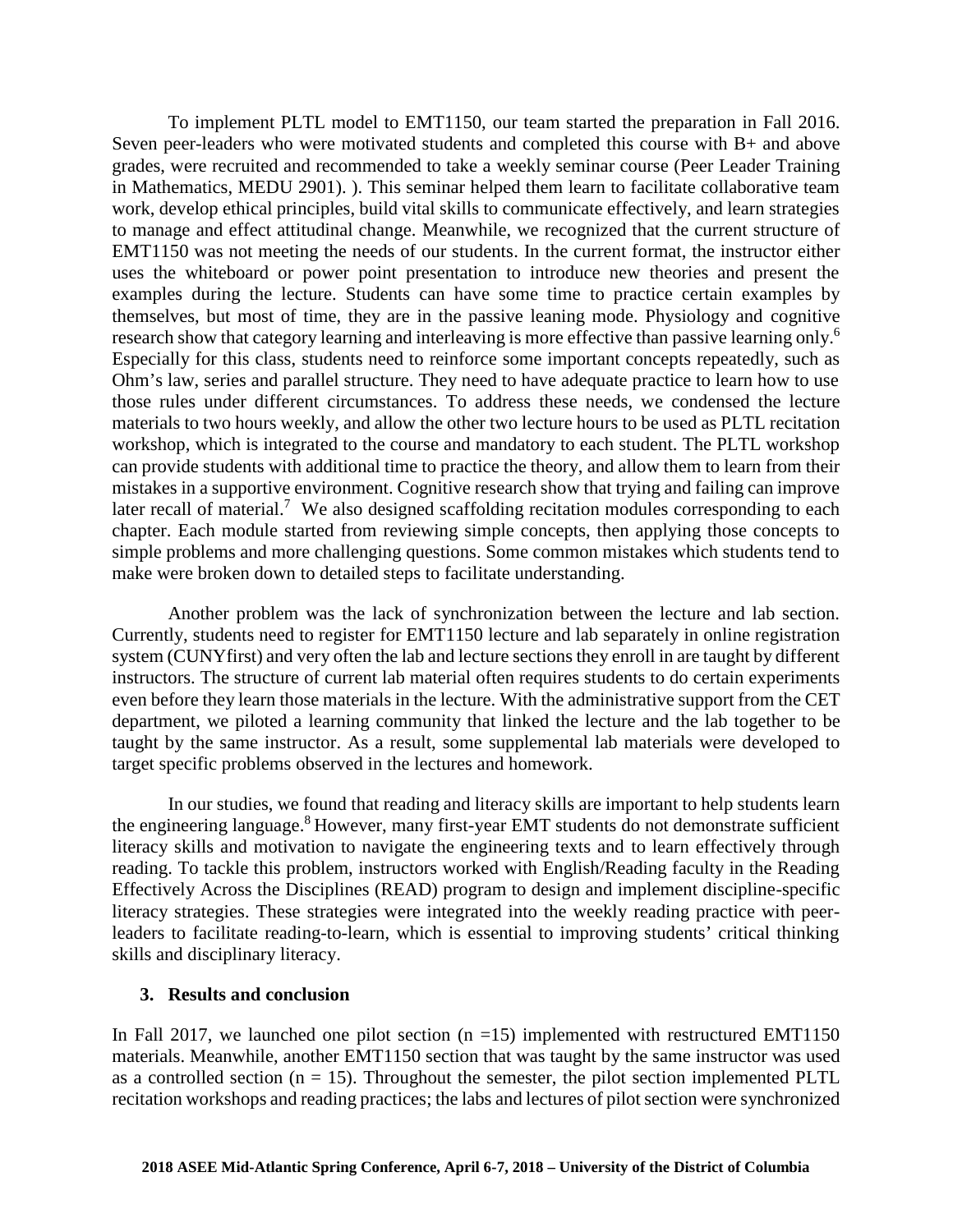under the guidance of the same instructor. The controlled section covered the exactly same materials, but without the PLTL workshop and synchronized lab. At the end of semester, a uniform exam accommodated to ABET requirements was given to all sections. As shown in Figure 1, the average score of the PLTL section was 78.2, and the average score of non-PLTL section was 67.8. The improvement of student performance in the PLTL section was about 15%, compared with the non-PLTL section.



Figure 1. The comparison of the average of uniform final exam

In conclusion, our results suggest that integrating PLTL recitation workshop into first-year Electrical Circuit course will help our students bridge the learning gap. We plan to collect more information for future improvements and expand this practice to other EMT150 sections.

## **Acknowledgement**

This work was supported by STEM Faculty Development Grant Funded by Accelerated Study in Associate Programs (ASAP) of the City University of New York. We are grateful to have these dedicated peer-leaders. They are Leonardo Chiang, Janelynnel Ladaban, Elizabeth Ferreira Pichardo, Galib Rahman, Samiha Riham, Manjit Singh, and Chukwudi Udoka. We are also grateful to Dr. Sunghoon Jang, Chair of Computer Engineering Technology, Julia Jordan, Director of Faculty Commons, Associate Provost Pamela Brown, and Provost Bonne August for their continuous support.

## **References**

- 1. Fact sheet of City Tech, http://www.citytech.cuny.edu/about-us/docs/facts.pdf
- 2. http://air.citytech.cuny.edu/GradeDistribution/